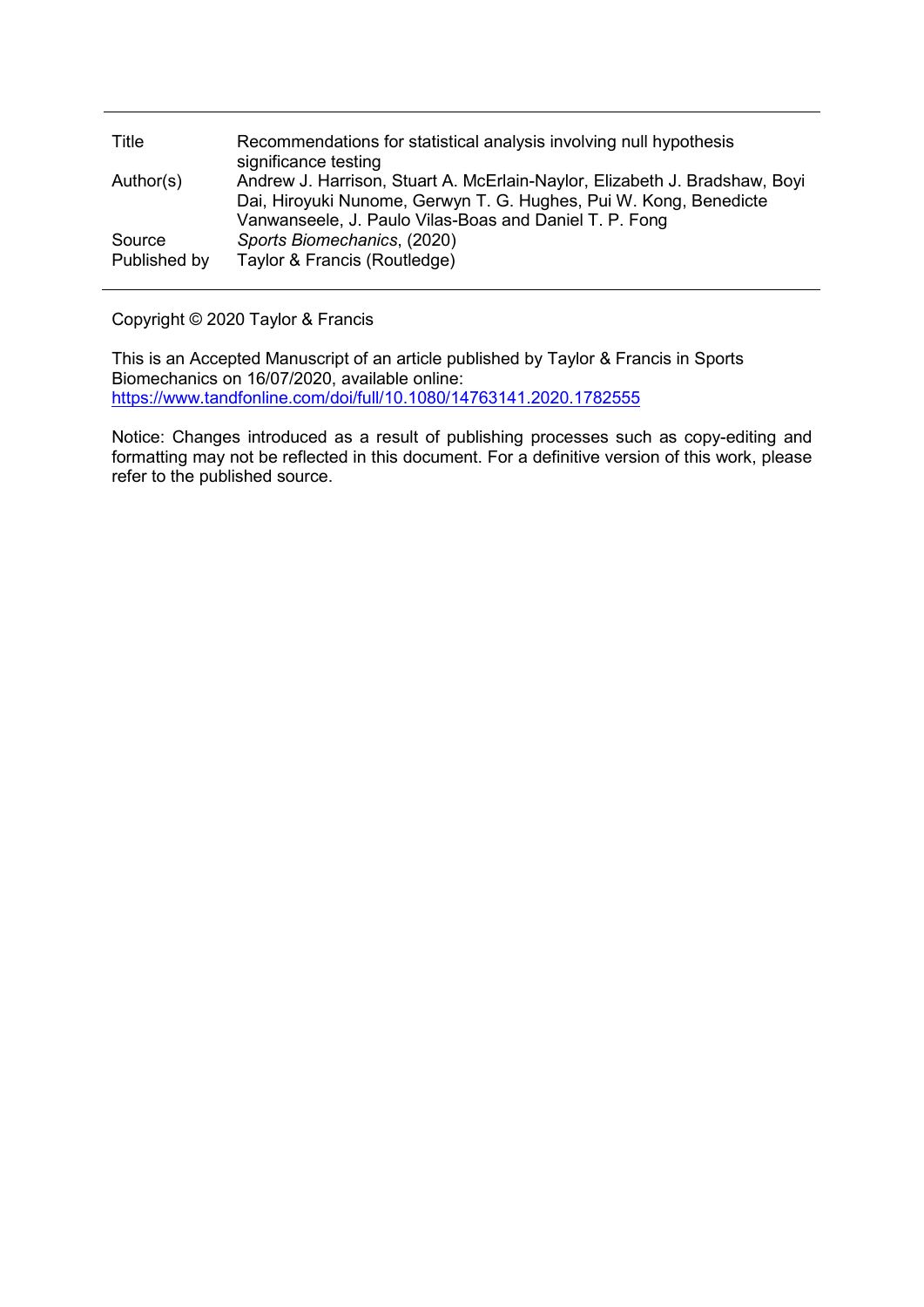**Recommendations for statistical analysis involving null hypothesis significance testing within Sports Biomechanics**

## **Authors:**

**Andrew J. Harrison**, Biomechanics Research Unit, Department of Physical Education and Sport Sciences, University of Limerick, Limerick, Ireland.

**Stuart A. McErlain-Naylor**, School of Health and Sports Sciences, University of Suffolk, Ipswich, UK.

**Elizabeth J. Bradshaw**, Centre for Sport Research, School of Exercise and Nutrition Sciences, Deakin University, Melbourne, Australia. Sport Performance Research Institute New Zealand, Auckland University of Technology, Auckland, New Zealand.

**Boyi Dai**, Division of Kinesiology and Health, University of Wyoming, Laramie, USA.

**Hiroyuki Nunome**, Faculty of Sports and Health Science, Fukuoka University, Nanakuma, Jonan-ku, Fukuoka, Japan.

**Gerwyn T.G. Hughes**, Department of Kinesiology, University of San Francisco, California, USA.

**Pui W. Kong**, Physical Education and Sports Science Academic Group, National Institute of Education, Nanyang Technological University, Singapore.

**Benedicte Vanwanseele**, Human Movement Biomechanics Research Group, Department of Movement Sciences, KU Leuven, Leuven, Belgium.

**J. Paulo Vilas-Boas**, Faculty of Sport, Centre of Research, Educaton, Innovation and Intervention in Sport and Porto Biomechanics Laboratory. University of Porto, Porto, Portugal.

**Daniel T.P. Fong\***, National Centre for Sport and Exercise Medicine, School of Sport, Exercise and Health Sciences, Loughborough University, Loughborough, UK.

\*Corresponding author, email: [d.t.fong@lboro.ac.uk](mailto:d.t.fong@lboro.ac.uk)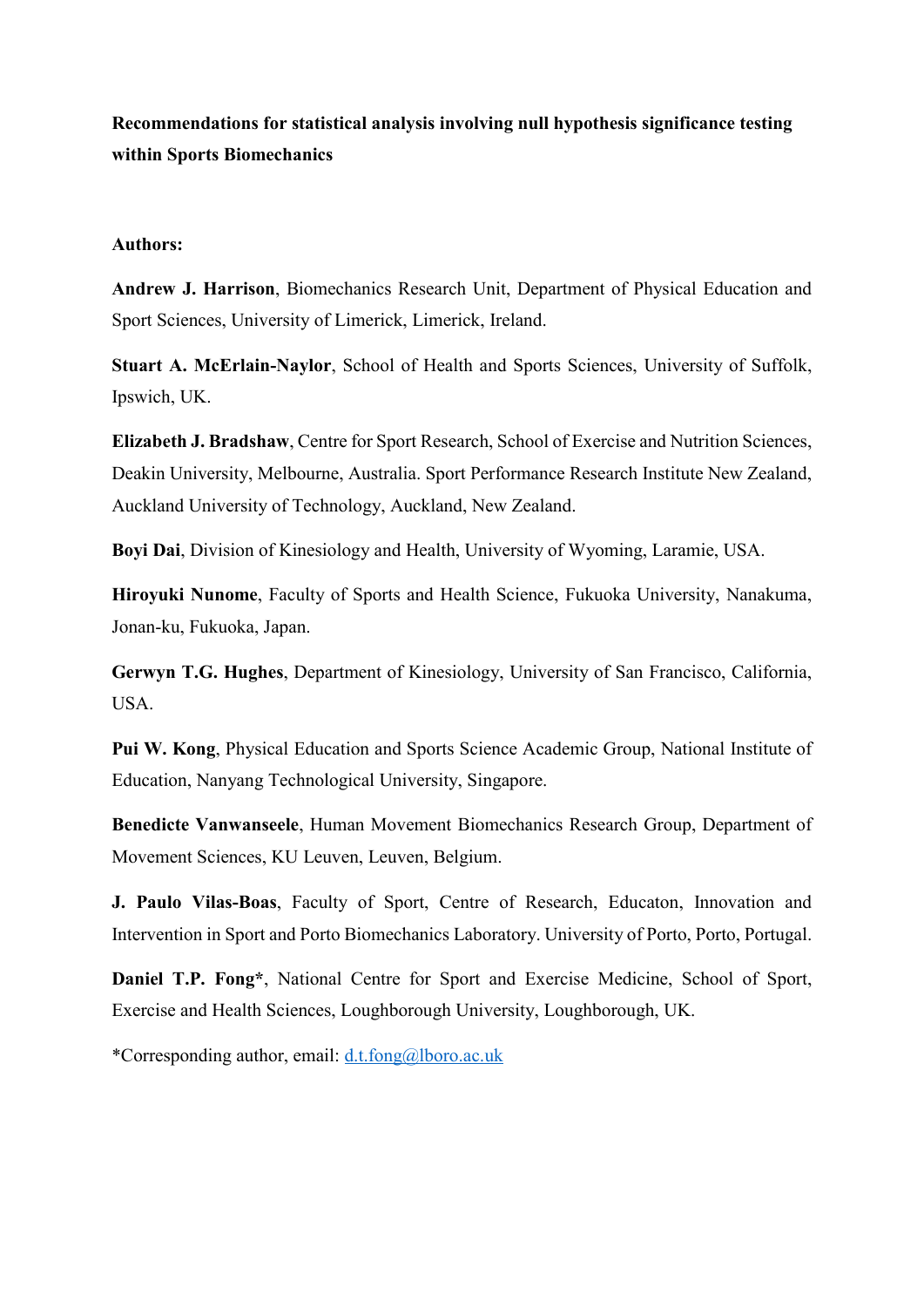## **Background**

The peer review process of original research articles generally requires authors/researchers to adopt accepted scientific methods, identify testable hypotheses and test those hypotheses using appropriate and established statistical methods. In *Sports Biomechanics*, authors are encouraged to submit original research articles that conform to these norms. Despite widespread use, null hypothesis significance testing (NHST) has received criticism on various counts, especially when there is a reliance on *p-*values alone (as defined below) for NHST. The *p-*value combines sample size, variance and differences in values within the calculation but its meaning is somewhat subtle and difficult to communicate in nontechnical language, leading to over-simplification, distortions of its meaning and misinterpretation.

Technically a *p*-value is the probability of obtaining an effect at least as extreme as the one in your sample data, assuming the truth of the null hypothesis. (Chang et al., 2019)

Often *p-*values are interpreted as an estimate of the error rate in rejecting the null hypothesis, suggesting that a *p-*value of 0.05 means the probability of a type I error is 5%. However, the true error rate (false discovery of positive cases or effects) in an isolated study may range from 23–50% when  $p = 0.05$  (Vidgen & Yasseri, 2016). This has led some to criticise the use of *p-*values in NHST as being more liberal than is generally understood (Sellke et al., 2001; Vidgen & Yasseri, 2016).

Various limitations have been identified when using NHST (*p*-values), including, amongst others:

- Use of *p*-values in isolation without reference to effect sizes and confidence intervals;
- The potential for '*p* hacking' where data and analyses can be deliberately manipulated to reduce *p-*values;
- Simplistic dichotomous interpretations of *p-*values as either significant or nonsignificant;
- Incorrect interpretation of  $p > 0.05$  as meaning no effect;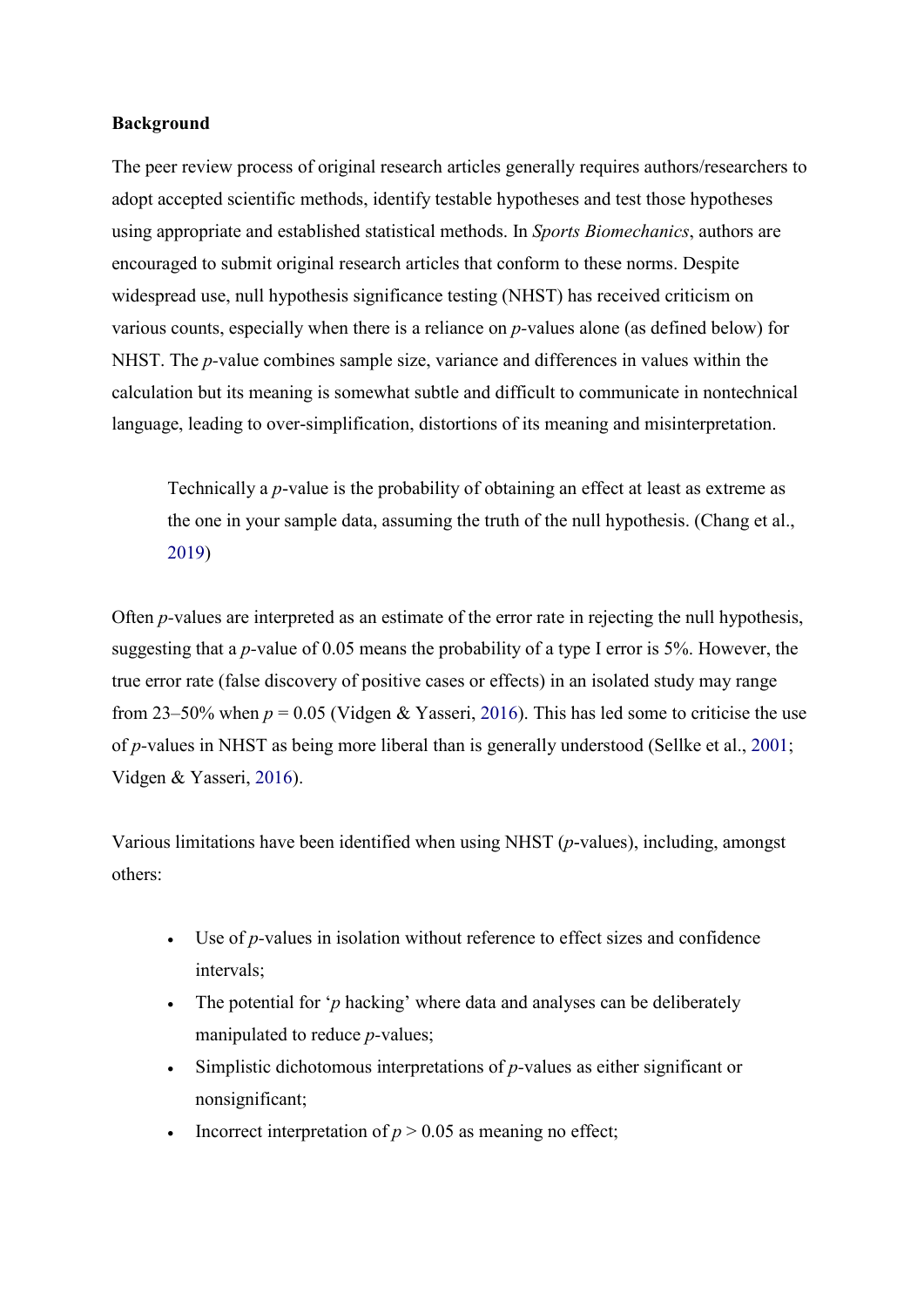- Whether zero effect is really/always the comparison of clinical or practical interest (*i.e*. the smallest effect size of interest);
- Misinterpreting statistical significance as clinical or practical significance;
- Performing multiple statistical tests without adjusting the criterion *p-*value.

Despite the limitations, critics generally acknowledge that NHST remains in common use and many of its problems stem more from misunderstanding and misuse than from inherent flaws (Miller, 2009).

### **Magnitude-based inference**

As a consequence of the issues highlighted above, the journal *Basic and Applied Social Psychology* moved to ban null hypothesis significance testing (Trafimow & Marks, 2015). This included *p-*values, associated test statistics (*e.g., t*-values and *F*-values), confidence intervals, and statements about 'significant' differences or lack thereof. Instead, the journal encouraged larger sample sizes and interpretation of 'strong descriptive statistics' such as effect sizes. However, an analysis of articles published after the ban found multiple instances of authors overstating their conclusions beyond what would have been supported had statistical significance been considered (Fricker et al., 2019). Of further concern, the information necessary for readers to identify this was not readily available. Many in sport and exercise science have taken a more balanced approach, stating that outcomes should not be evaluated solely on the basis of probabilities (*i.e. p-*values) but should also consider effect sizes and confidence intervals in relation to minimum clinically or practically important effects (Winter et al., 2014; Zhu, 2012). These same recommendations have been made within previous *Sports Biomechanics* articles (Knudson, 2009, 2017).

An alternative method of inference, named 'magnitude-based inference' (MBI) (Hopkins et al., 2009) or more recently 'magnitude-based decisions' (Hopkins, 2017), was proposed and claimed to address many of the concerns already mentioned (Batterham & Hopkins, 2006). Specifically, MBI aimed to address an over-reliance on probability and the inattention to both magnitude (*i.e*. effect size) and certainty (*i.e*. confidence interval) of reported effects (Batterham & Hopkins, 2006). MBI classifies effect sizes as harmful/negative, trivial (commonly defined as between −0.2 and +0.2 standardised effect size units), or beneficial/positive (Batterham & Hopkins, 2006; Hopkins et al., 2009). The probability that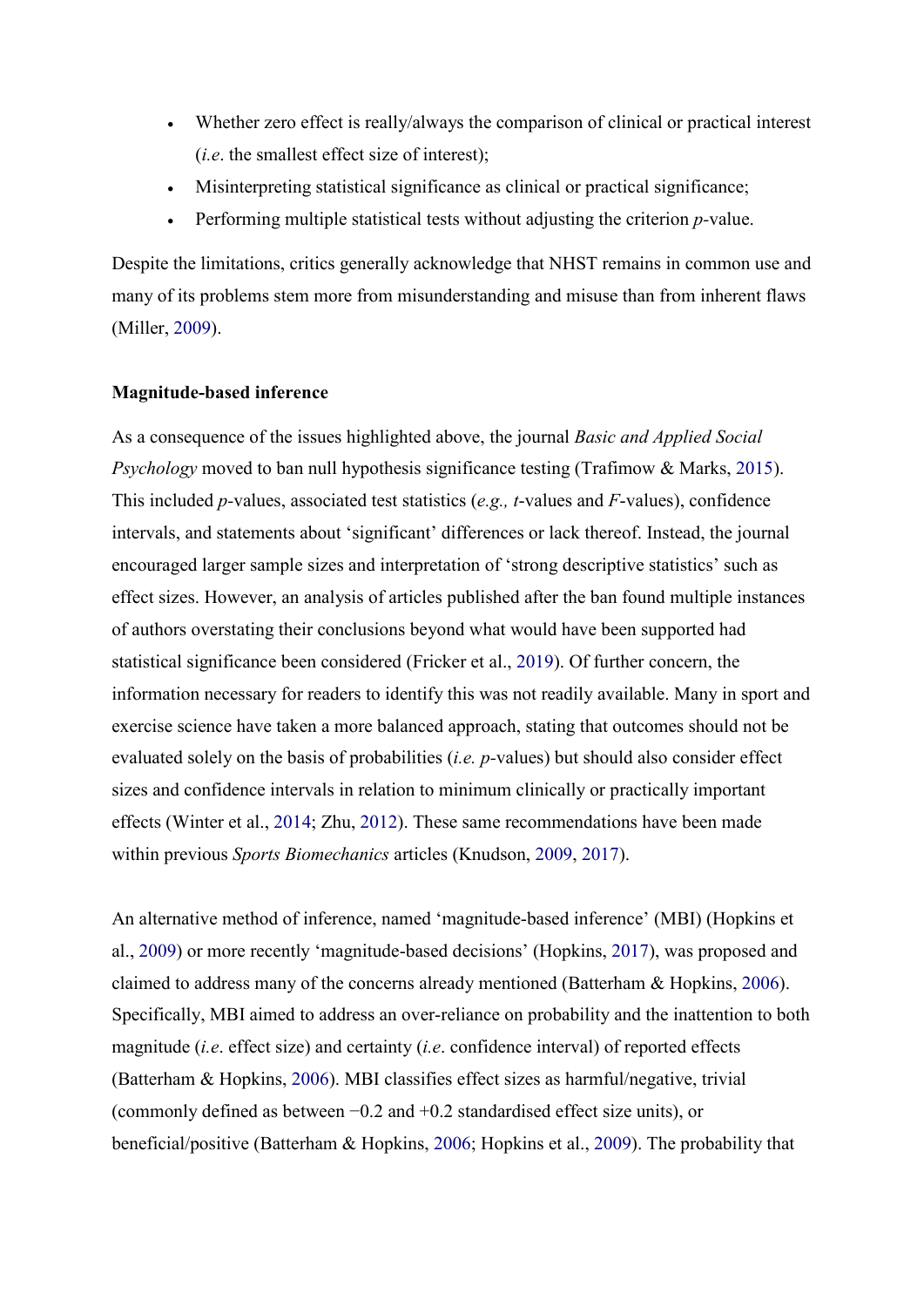the true effect falls within one of these three categories is then assigned, based upon an interpretation of confidence intervals and *p-*values.

#### **Critique of magnitude-based inference**

MBI calculates one-sided *p-*values for benefit and harm (Welsh & Knight, 2015). As defined above, a one-sided *p-*value for benefit of 0.10 means that there is a 10% chance of an effect at least as large as that observed arising if the intervention was not beneficial (*i.e*. if the true effect is ≤ 0.2). Recall that the *p-*value *does not* report the probability that the true effect is beneficial or not beneficial given the observed data. MBI incorrectly interprets this example as a 10% chance that the intervention is not beneficial and a 90% chance that the intervention is beneficial (Sainani et al., 2019). A probability greater than 75% (*i.e*. one-sided *p-*value for benefit  $\leq 0.25$ ) is qualitatively interpreted as a 'likely' benefit, with a 25% probability threshold (*i.e*. one-sided *p-*value for benefit < 0.75) for 'possible' benefit. Effects are typically considered unclear if the probabilities of harm and benefit are both  $> 5\%$  (Batterham & Hopkins, 2006; Sainani et al., 2019), equivalent to a 90% confidence interval overlapping both harmful and beneficial effect sizes.

The MBI interpretation detailed above has been shown via simulation and mathematics to create peaks of false positives (type I errors: falsely rejecting the null hypothesis) at specific small-to-moderate sample sizes (Sainani, 2018). At these typically used sample sizes, MBI reduces the type II error rate (false negatives: falsely accepting the null hypothesis) but increases the type I error rate by two to six times compared to standard null hypothesis significance testing (Sainani, 2018). Further critiques by statisticians have highlighted that MBI sample size calculators may underestimate required sample sizes (Welsh & Knight, 2015), and that MBI conflates frequentist and Bayesian methods of statistical inference (Sainani et al., 2019).

Bayesian inference does not calculate a single probability (*i.e*. a *p-*value), but rather calculates a full probability distribution (see Kruschke & Liddell, 2018 for an introduction to Bayesian inference). Using this posterior probability distribution (our updated knowledge regarding the uncertain parameter estimate), 'credible intervals' can provide the probability that the true effect falls within a certain range. For example, a 95% Bayesian credible interval of 0.05 to 0.3 represents a 95% chance the true effect size lies between 0.05 and 0.3. In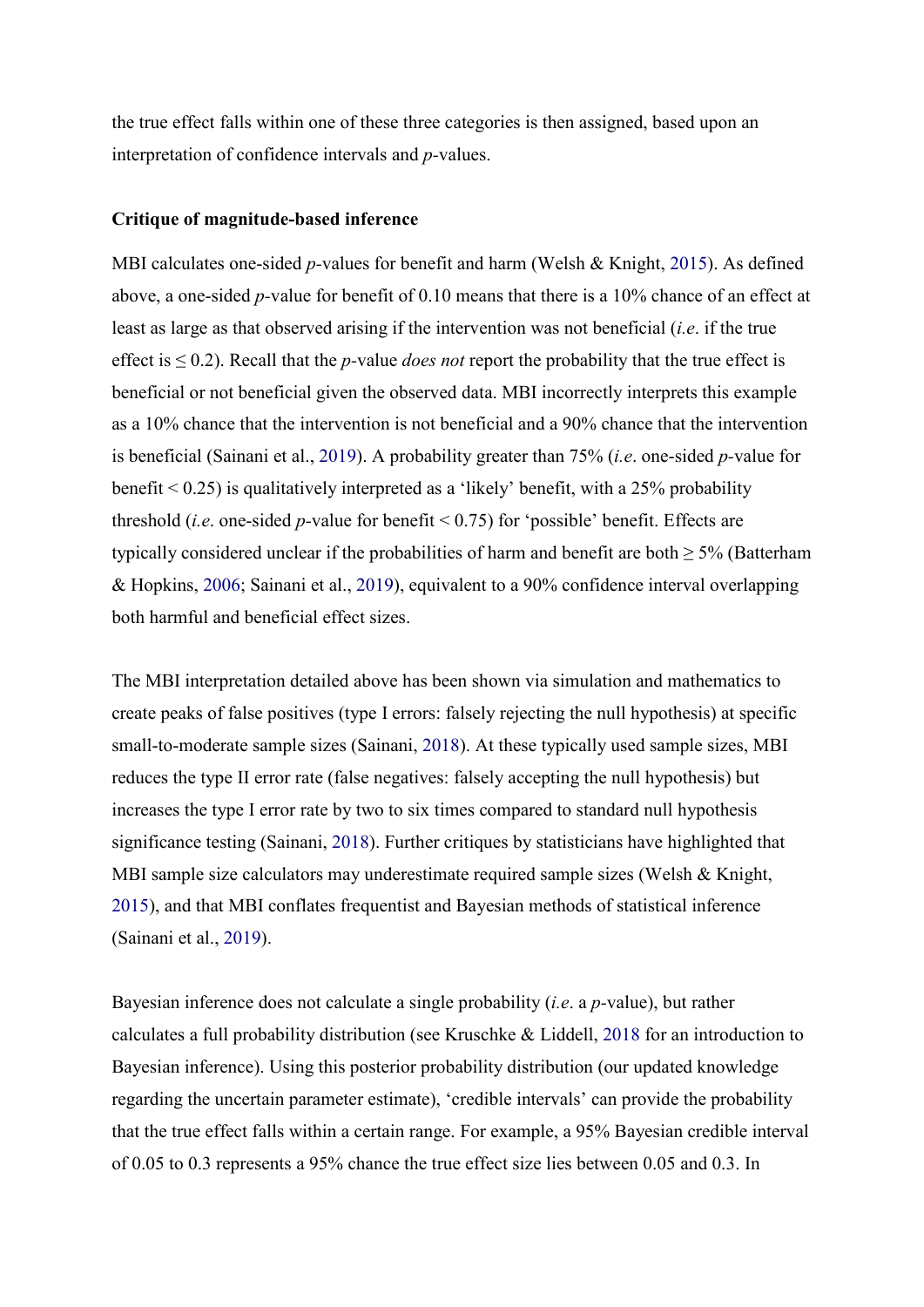contrast, a 95% frequentist confidence interval represents the range of effect sizes that would not be rejected at  $p < 0.05$ . MBI, however, interprets frequentist confidence intervals as if they were Bayesian credible intervals (Sainani et al., 2019). This equivalence is only true when one assumes a 'flat' or 'uniform' prior distribution of possible parameter estimates (Van Zwet, 2019). This would mean that all effect sizes were equally likely - unrealistic for most applications in the sport and exercise sciences. A 'flat' prior will lead to overly optimistic inferences due to the starting assumption of an almost certainly non-trivial effect. It is further noted that the MBI method has never been published in a journal following peer review by statisticians. These critiques have led some sport and exercise science journals to caution against the use of MBI (Nevill et al., 2018) or stop accepting manuscripts using MBI altogether (Gladden, 2019).

To correctly interpret effects in relation to practically or clinically meaningful thresholds, researchers must first specify the range of effect sizes which are considered to be *not*  meaningful. Where possible, this decision should be informed by existing literature and not arbitrarily chosen as representative of a 'small' effect. For example, evidence may or may not support a 'smallest effect size of interest' of  $+0.2$ , similar to that commonly used in MBI (Lohse et al., 2020). A 95% confidence interval that excludes a value (*e.g.*, the smallest effect size of interest) implies that value can be rejected in a two-sided hypothesis test using an alpha of 0.05 (likewise a 90% confidence interval for a one-sided hypothesis test). Therefore, an effect could be considered meaningful if the entire confidence interval was greater than the smallest effect size of interest. Combining effect sizes and confidence intervals in this way allows interpretation of both the magnitude of an effect and the level of (un)certainty around that parameter estimate. With an increase in sample size for any given effect, the confidence interval would narrow around the parameter estimate (increased certainty/decreased uncertainty) just as a *p-*value would decrease. Unlike isolated null hypothesis significance testing or magnitude-based inference, this approach ensures that effects smaller than the smallest effect size of interest cannot be considered 'significant' or 'beneficial' regardless of an over-inflated sample size (null hypothesis significance testing) or a 'beneficial' central parameter estimate (see Figure 1). Such an approach has been frequently recommended in the sport and exercise sciences in recent years (Knudson, 2009, 2017; Zhu, 2012) and the reporting of effect sizes and confidence intervals has been made compulsory in certain journals (Winter et al., 2014).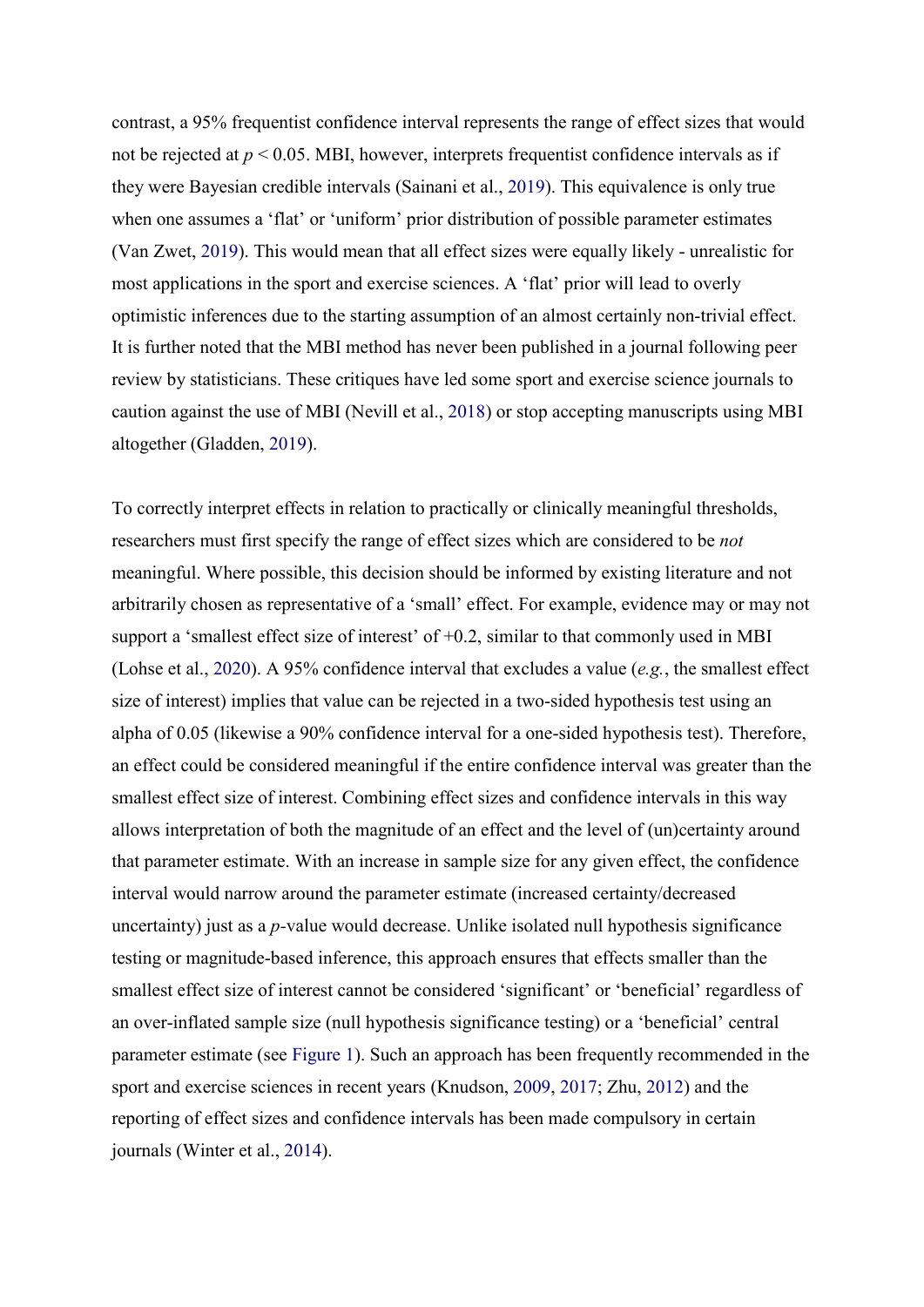

harmful effect effect beneficial effect

**Figure 1.** Recommended interpretation, NHST *p-*values alone, and typical MBI nterpretation. In this case NHST refers to one-sided null hypothesis significance testing. Figure is based on Barker and Schofield (2008) and is an illustrative guide only.

# *Sports Biomechanics* **recommendations**

Given the current status in sport and exercise science and in statistical science, where polarised arguments have been presented for and against the use of NHST and/or MBI, it is now important that *Sports Biomechanics* presents clear recommendations on the acceptability of research methods and procedures for statistical analysis. Therefore, the Editorial Board wish to reiterate that original research articles submitted to *Sports Biomechanics* should provide clear statements of the rationale for the research, hypotheses or research questions under investigation, and robust and accepted procedures for testing hypotheses and making inferences.

Authors are advised to ensure the following recommendations are satisfied in original research submissions to *Sports Biomechanics*:

- Clearly state the testable hypotheses of the investigation, and distinguish between primary and secondary outcomes where appropriate;
- Match the analysis techniques to the purpose of the research;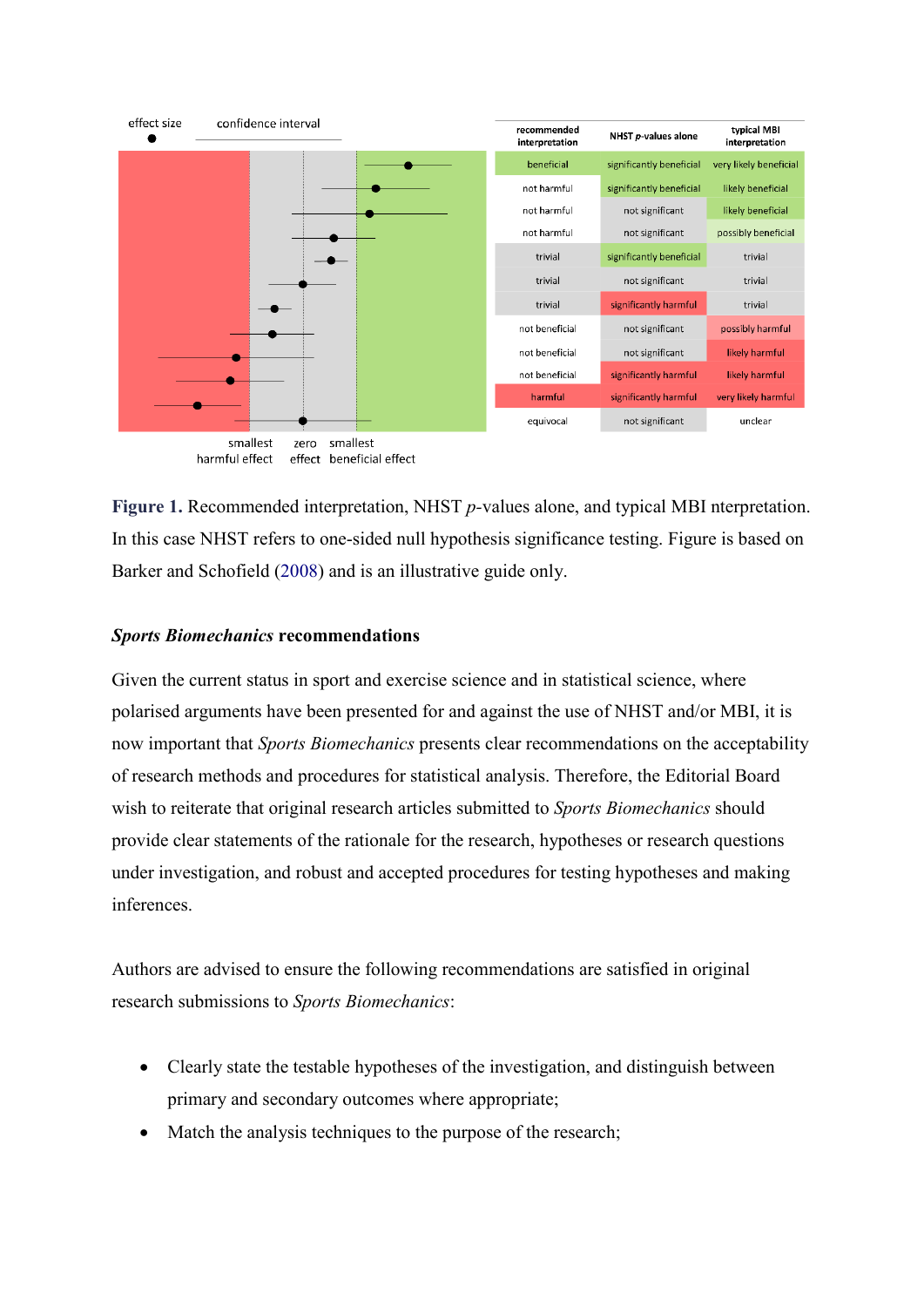- Justify the sample size used (Knudson, 2017) power analysis (*e.g.*, G\*Power: Faul et al., 2007) is one acceptable way to do this, but some research (*e.g.*, case studies or using elite athletes, etc.) may justifiably involve small samples where large samples may not be possible in specialist populations. This should be considered when interpreting the results;
- Ensure that hypotheses are tested using robust and accepted statistical methods;
- Cite the sources of statistical methods used and the version numbers of statistical analysis software (we encourage use of methods that are peer-reviewed in statistical journals);
- Ensure all assumptions of the statistical tests are satisfied; use non-parametric tests when the assumptions for parametric tests are not satisfied;
- Control for multiple comparisons (multiple hypotheses) with a justified correction using robust procedures such as the Bonferroni, Benjamini Recommendations on magnitude-based and Hochberg, or Holm's step-down adjustment methods;
- NHST *p*-values are acceptable but should not be used in isolation for inference (Wasserstein & Lazar, 2016);
- Report exact *p*-values to 3 decimal places rather than for example,  $p < 0.05$ ;
- When exact *p*-values are less than 0.001 ensure  $p \le 0.001$  is reported but never  $p =$ 0.000;
- Not interpret  $p > 0.05$  in isolation as evidence of no effect;
- Use appropriate effect size indices and/or confidence intervals around effect sizes; consider Cohen's *d* and difference in means for comparisons, *r* or R2 for correlation, and beta coefficients for regression;
- Define the levels of effect sizes for clinical or practical significance;
- Interpret effect sizes in context to provide information on the practical or clinical importance of the effects observed.

Additionally, *Sports Biomechanics* will consider studies where justifiable replication of an experiment is used to verify findings (Knudson, 2017). Replication of experimental phenomena is a cornerstone of scientific method.

No isolated experiment, however significant in itself, can suffice for the experimental demonstration of any natural phenomenon. (Fisher, 1937).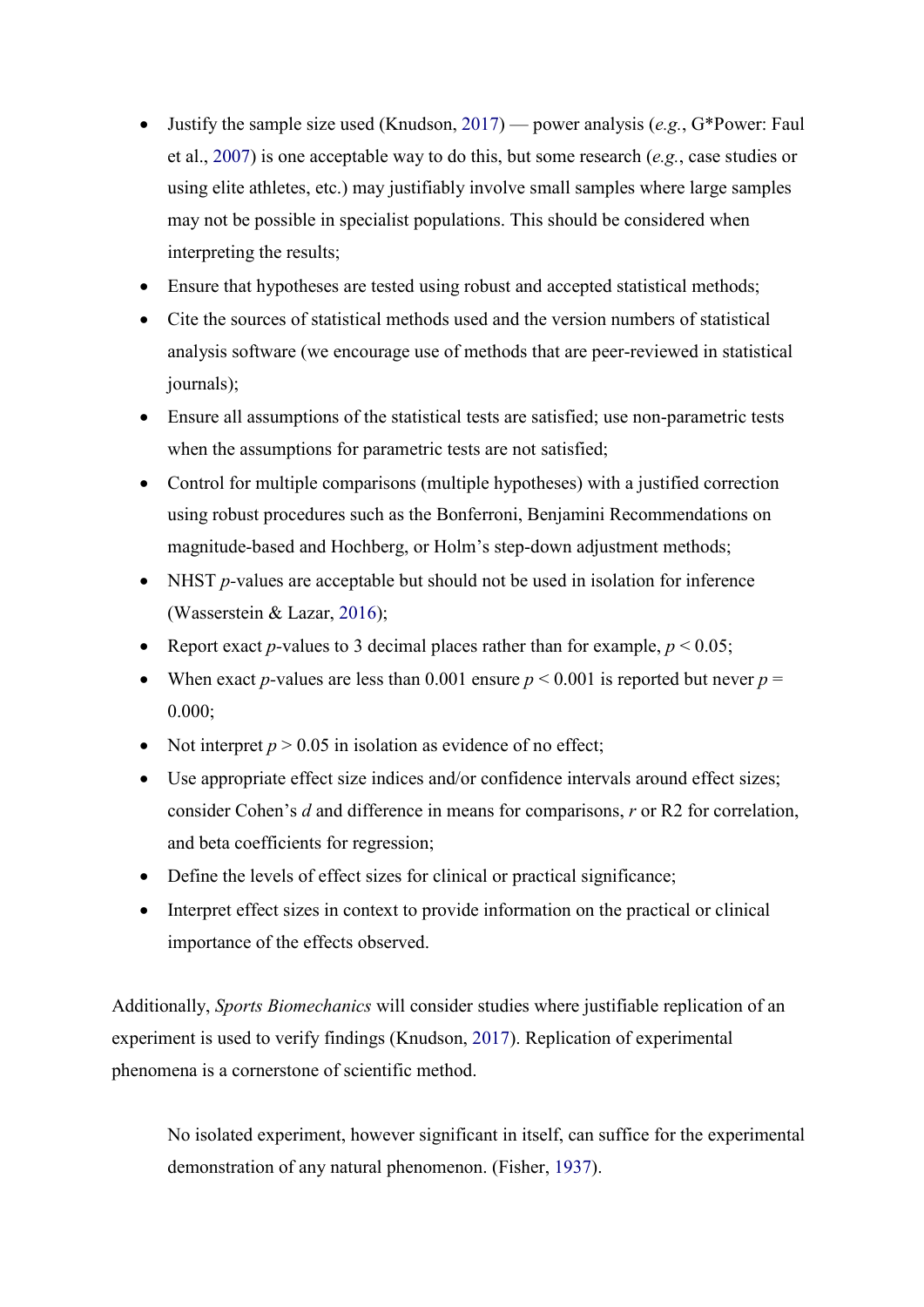Lack of experimental replication has been identified as a problem in published research generally, since there can be a tendency to consider studies that replicate an experiment as not meeting the threshold of original research. Experimental replication should be an important part of the scientific process and be encouraged where necessary.

### **Recommendations on magnitude-based inference**

Having considered the balance of arguments related to the MBI approach, the Editorial Board of *Sports Biomechanics* concludes that magnitude-based inference has not achieved general acceptance in the domain of Sport and Exercise Science and has been increasingly criticised by statisticians because of its tendency to inflate the rate of false positive outcomes. Consequently, the Editorial Board discourages the use of MBI methods, and will reject submissions using MBI without review until such time that the method is demonstrated as robust and gains general recognition within science and statistics.

## **Acknowledgements**

We would like to thank Dr Kristin Sainani from Stanford University for her advice on this article.

### **Disclosure statement**

No potential conflict of interest was reported by the author(s).

## **References**

Barker, R., & Schofield, M. (2008). Inference about magnitudes of effects. *International Journal of Sports Physiology and Performance*, *3*, 547-557. doi:10.1123/ijspp.3.4.547 Batterham, A. M., & Hopkins, W. G. (2006). Making meaningful inferences about magnitudes. *International Journal of Sports Physiology and Performance*, *1*, 50–57. doi:10.1123/ijspp.1.1.50

Chang, M., Balser, J., Roach, J., & Bliss, R. (2019). *Innovative strategies, statistical solutions and simulations for modern clinical trials*. CRC Press, Taylor & Francis Group.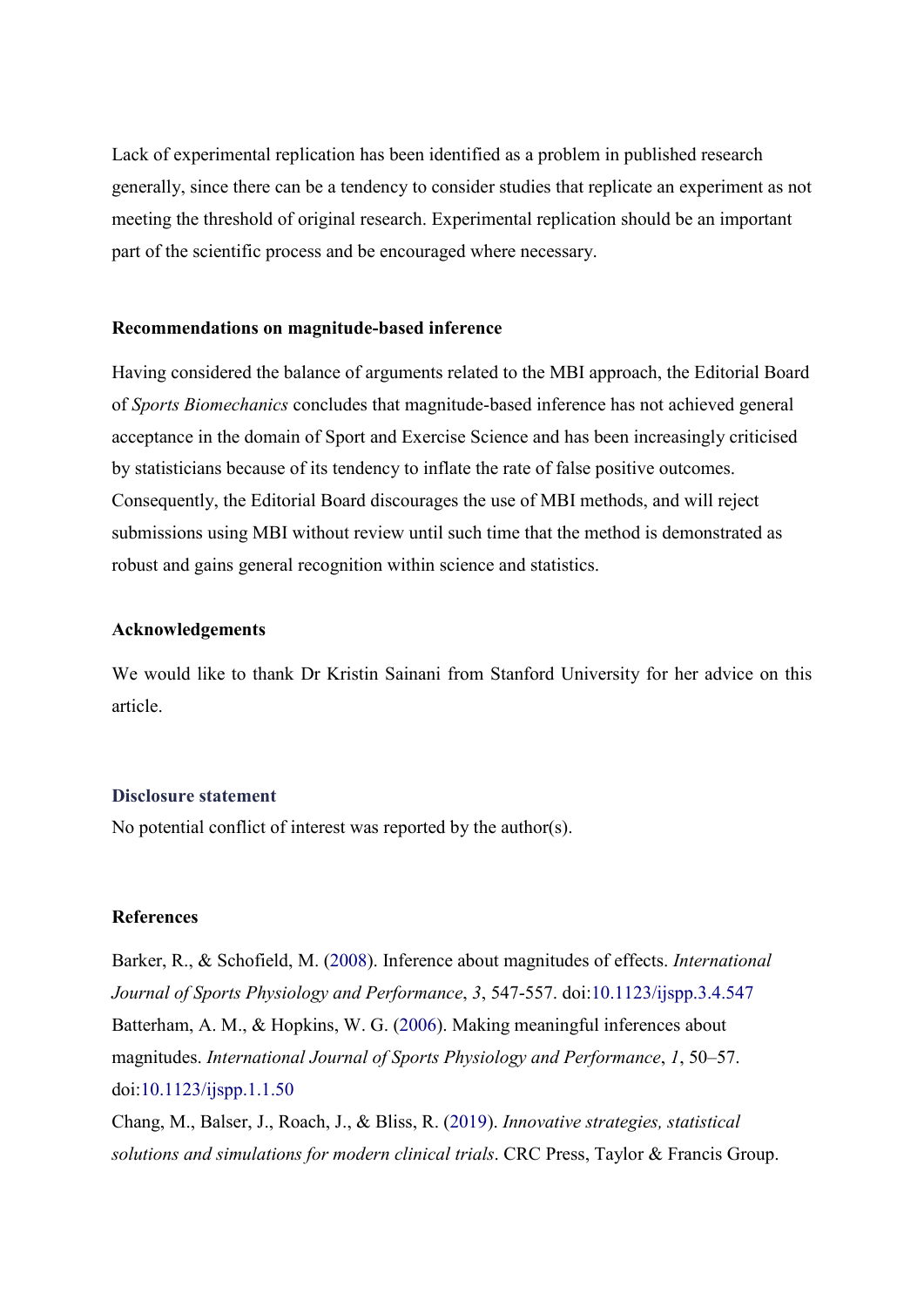Faul, F., Erdfelder, E., Lang, A.-G., & Buchner, A. (2007). G\*Power 3: A flexible statistical power analysis program for the social, behavioral, and biomedical sciences. *Behavior* 

*Research Methods*, *39*, 175–191. doi:10.3758/bf03193146

Fisher, R. A. (1937). *The design of experiments* (2nd ed.). Oliver and Boyd.

Fricker, R. D., Burke, K., Han, X., & Woodall, W. H. (2019). Assessing the statistical analyses used in basic and applied social psychology after their p-value ban. *The American Statistician*, *73*, 374–384. doi:10.1080/00031305.2018.1537892

Gladden, L. B. (2019). Editorial note to Batterham and Hopkins letter and Sainani response. *Medicine and Science in Sports and Exercise*, *51*, 601. doi:10.1249/MSS.0000000000001825

Hopkins, W. G., Marshall, S. W., Batterham, A. M., & Hanin, J. (2009). Progressive statistics for studies in sports medicine and exercise science. *Medicine and Science in Sports and Exercise*, *41*, 3–13. doi:10.1249/MSS.0b013e31818cb278

Hopkins, W. G. (2017). *Spreadsheets for analysis of controlled trials, crossovers and time series*. Retrieved May 15, 2020, from Sportscience website: sportsci.org/2017/wghxls.htm

Knudson, D. (2009). Significant and meaningful effects in sports biomechanics research. *Sports Biomechanics*, *8*, 96–104. doi:10.1080/14763140802629966

Knudson, D. (2017). Confidence crisis of results in biomechanics research. *Sports* 

*Biomechanics*, *16*, 425–433. doi:10.1080/14763141.2016.1246603

Kruschke, J. K., & Liddell, T. M. (2018). Bayesian data analysis for newcomers.

*Psychonomic Bulletin & Review*, *25*, 155–177. doi:10.3758/s13423-017-1272-1

Lohse, K.R., Sainani, K.L., Andrew Taylor, J., Butson, M.L., Knight, E.J., & Vickers, A.J.

(2020). Systematic review of the use of "magnitude-based inference" in sports science and medicine. PLoS ONE, 15, e0235318. doi:10.1371/journal.pone.0235318.

Miller, J. (2009). What is the probability of replicating a statistically significant effect.

*Psychonomic Bulletin & Review*, *16*, 617–640. doi:10.3758/PBR.16.4.617

Nevill, A. M., Williams, A. M., Boreham, C., Wallace, E. S., Davison, G. W., Abt, G., Lane,

A. M., Winter, E. M., & Board, E. (2018). Can we trust "Magnitude-based inference"?

*Journal of Sports Sciences*, *36*, 2769–2770. doi:10.1080/02640414.2018.1516004

Sainani, K. L. (2018). The problem with "Magnitude-based Inference". *Medicine and Science in Sports and Exercise*, *50*, 2166–2176. doi:10.1249/MSS.0000000000001645

Sainani, K. L., Lohse, K. R., Jones, P. R., & Vickers, A. (2019). Magnitude-based inference is not Bayesian and is not a valid method of inference. *Scandinavian Journal of Medicine & Science in Sports*, *29*, 1428–1436. doi:10.1111/sms.13491